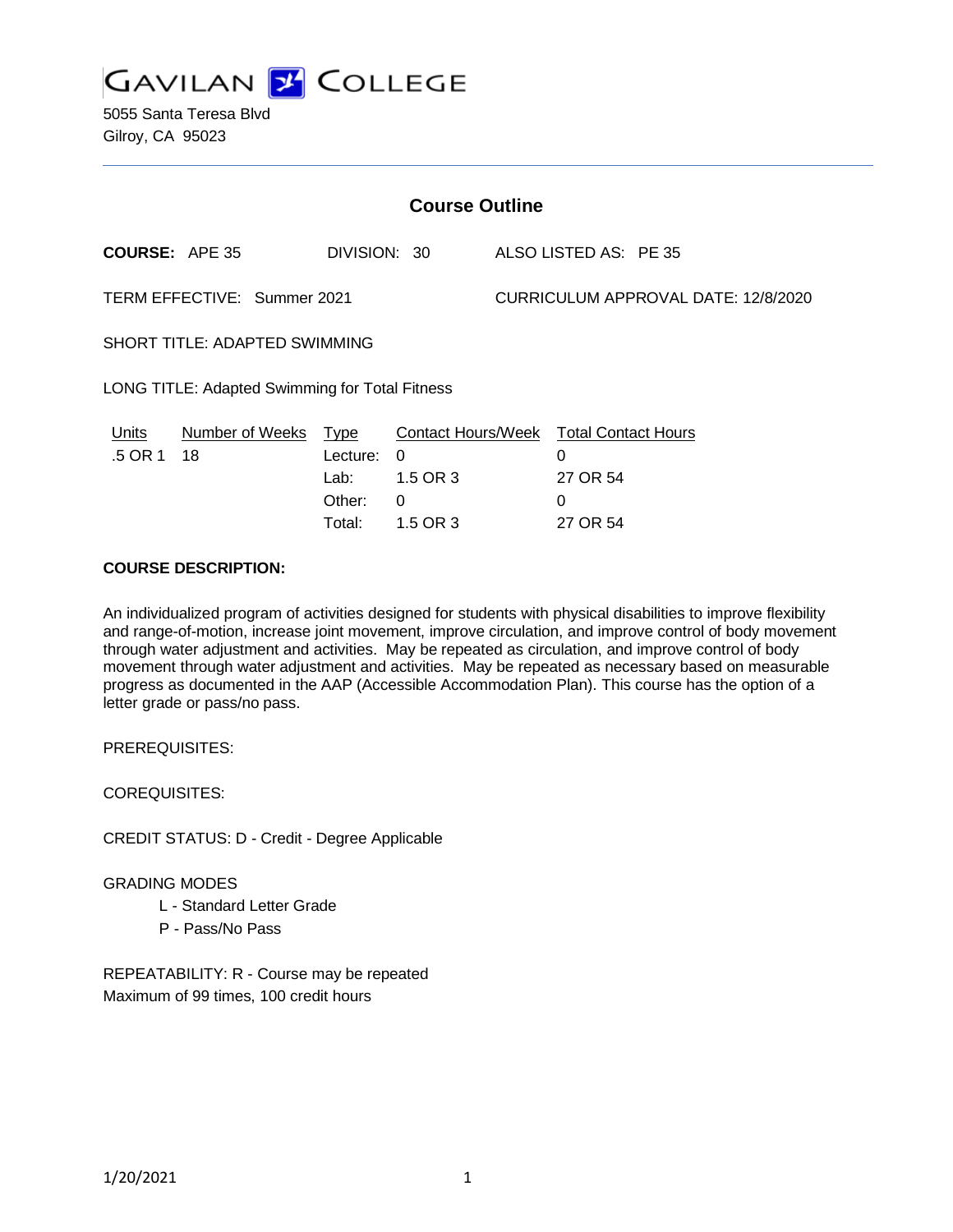SCHEDULE TYPES:

- 04 Laboratory/Studio/Activity
- 047 Laboratory LEH 0.7
- 05 Hybrid
- 71 Dist. Ed Internet Simultaneous
- 73 Dist. Ed Internet Delayed LAB
- 737 Dist. Ed Internet LAB-LEH 0.7

# **STUDENT LEARNING OUTCOMES:**

1. Demonstrate three (3) adapted swim strokes. Measure of assessment: Instructor observation, oral report, performance exam Year assessed, or planned year of assessment: 2018 Semester: Fall

2. Use five (5) aquatic exercises for a period of 20 minutes to show improved cardio conditioning. Measure of assessment: pre-test, post-test Year assessed, or planned year of assessment: 2018 Semester: Fall

3. Practice one (1) deep water jogging technique.

Measure of assessment: Instructor observation, oral report, performance exam Year assessed, or planned year of assessment: 2018 Semester: Fall

4. Identify several principles of exercise physiology during adapted swimming. Measure of assessment: Instructor observation, oral report, performance exam Year assessed, or planned year of assessment: 2018 Semester: Fall

# **CONTENT, STUDENT PERFORMANCE OBJECTIVES, OUT-OF-CLASS ASSIGNMENTS**

Curriculum Approval Date: 12/8/2020

# **DE MODIFICATION ONLY**

3-6 Hours

Students will become familiar with appropriate pool clothing, locker rooms, pool equipment, available parking for students with

disabilities, use of pool lifts and exercise equipment, safety procedures when entering and exiting pool and locker rooms, prevention of theft of personal belongings, use of locks and storage of belongings, items students will need to bring for class. SPO: Students will locate their pulse (neck, wrist, temple or chest). Students will meet with staff regarding health limitations, doctor's verification and Academic Accommodations Plan (Plan).

## 3-7 Hours

Discuss and review pool safety procedures. Who is the first contact person in case of emergency? Who delegates authority? Who contacts 911? Where is information regarding an emergency kept? SPO: Students will identify the appropriate emergency contact information.

# 3.5-7 Hours

Introduction of daily warm up activities including proper techniques for pool walking, arm swing and stationary stretching exercises. SPO: Students will become adjusted to the water and familiar with water safety skills including floating, breathing, buoyancy, opening eyes underwater.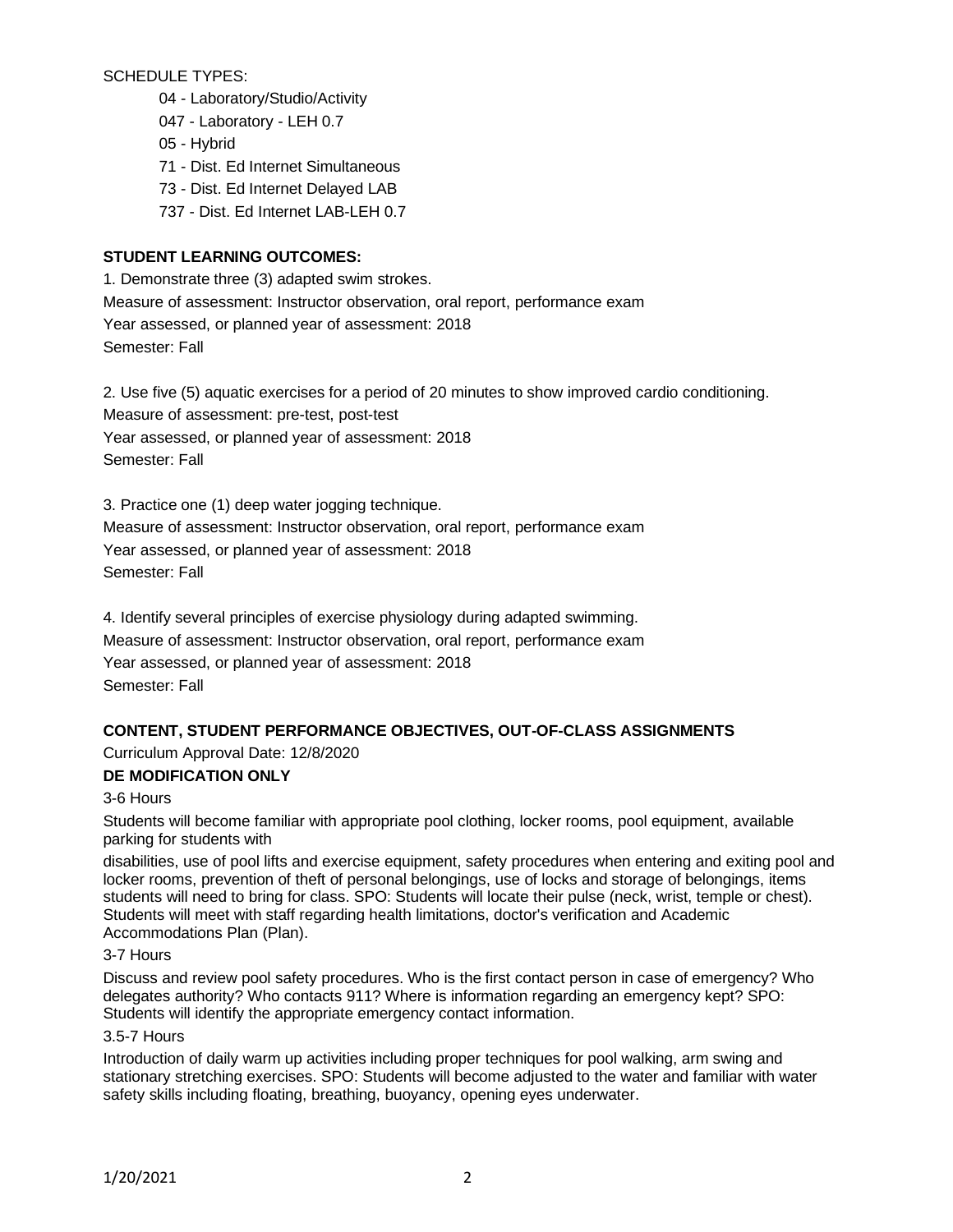### 3.5-7 Hours

Introduction of deep water cardiovascular training. Discuss use of equipment used for deep water., i.e. hydra-water, bar bells, and rings. Demonstrate adapted back stroke with use of bar bells. Additional cardio training with use of legs. Review warm-up activities and introduce use of kick board for adapted swimming, cross country skiing, forward and backward jumps, jumping jacks.

Discuss aquatic muscle contractions in aquatic environment. SPO: Students will demonstrate exercises for deep water cardiovascular training.

#### 3-7 Hours

Review and discuss all cardiovascular training methods. Have students demonstrate 3 deep water adapted swim strokes. Discuss the basic mechanics of back stroke, free style and breast stroke, and discuss five principles for altering intensity - inertia, acceleration, assisting/impeding movements, front surface area and levers. SPO: Students will identify which training methods

work for their individual needs.

#### 3-6 Hours

Review adapted swim strokes with emphasis on breast stroke and coordination with leg kick. Safe and effective toning exercises for the 7 major muscle groups. Safe and effective transitions between aerobic movements. SPO: Students will demonstrate adapted swim strokes.

#### 3-6 Hours

Define anatomical position and neutral position and how they relate to basic movement in the water. Discuss types of joints in the body and how they relate to adapted swim strokes. Review adapted swim strokes and breathing for limited and non-ambulatory students. SPO: Students will practice adapted swim stroke and breathing necessary for their limitations.

#### 3-6 Hours

Discuss handouts on physical challenges., i.e. obesity, cardiovascular disease, respiratory disease and neuromuscular diseases. Introduce optional methods of swim workout. SPO: Students will recognize their own physical challenges and apply their knowledge during exercise.

2 Hours

### **METHODS OF INSTRUCTION:**

Through demonstration of aquatic exercises, lectures, health handouts and Internet resources that augment water activities, students will be working on individual fitness goals.

### **METHODS OF EVALUATION:**

Skill demonstrations Percent of total grade: 50.00 %

### **REPRESENTATIVE TEXTBOOKS:**

None.